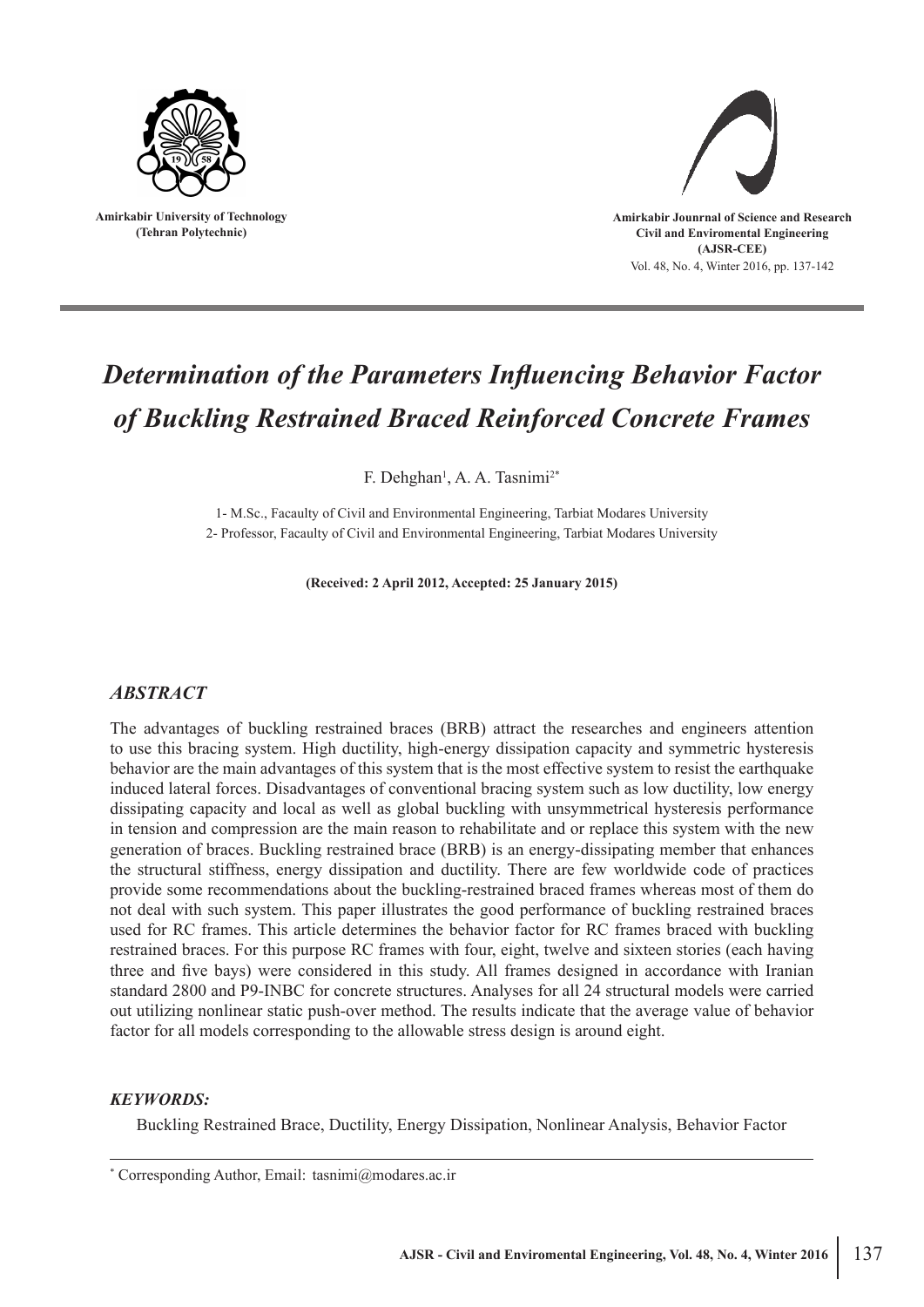# **1- Introduction**

Seismic design of structures is based on absorbing and dissipating seismic energy by the inelastic behavior of effective structural members in a severe earthquake. One of the structural systems in seismic design is reinforced concrete frames with steel bracing. However, concentrically bracings are the appropriate lateral load resisting system against the earthquake-induced forces. Past sever earthquakes have shown this type of braces may not have the desired behavior because the compression capacity of such brace system is considerably less than that in tension.

There are some modified brace system that their hysteresis response are quite symmetric and stable, and then have very good strength in both compression and tension. This kind of brace called buckling restrained brace (BRB) [1-17].

Buckling restrained braces consist of a ductile steel core with ability to yield under both tensile and compressive forces. The core placed in a steel casing, which filled by mortar or concrete in such a manner that the steel core is surrounded by nonbonding material or air gap to minimize, the transfer of axial force from steel core to mortar and the casing. This arrangement prevents global buckling in compression.

This research focuses on response modification factor of buckling restrained braced reinforced concrete frames. This factor is called behavior factor and in some codes is called force reduction factor [18]. It is generally consist of three components *R<sub>μ</sub>*, Ω, *Y* where *R<sub>μ</sub>* is the ductility reduction factor,  $\Omega$  is the over strength factor and *Y* is the factor of allowable stress design method (ASD). In a diagram of the actual force–displacement, response curve of a structure that idealized by a bilinear elastic–perfectly plastic response curve, the behavior factor parameters may be defined as:

$$
R_{\mu} = \frac{V_e}{V_y} \tag{1}
$$

$$
\Omega = \frac{V_y}{V_s} \tag{2}
$$

$$
Y = \frac{V_S}{V_W} \tag{3}
$$

where  $V_e$ ,  $V_y$ ,  $V_s$  and  $V_w$  correspond to the structure's elastic response strength, the idealized yield strength, the first significant yield strength and the allowable stress design strength, respectively for structures designed using an ultimate strength method, the

allowable stress factor, *Y*, becomes unity and the behavior factor is reduced to:

$$
R = R_{\mu} \cdot \Omega = \frac{V_e}{V_s} \tag{4}
$$

# **2- Methodology, discussion and results**

In this research, moderate ductile reinforced concrete moment resisting frames (RCMRF) contain four, eight, twelve and sixteen stories with three and five bays in each direction of building plan is selected. Storey height of 3.2 *m* with 5 *m* spans was considered. The frames have designed, in accordance with Iranian national building code-part 9. The initial behavior factor of eight for buckling restrained braced frames, ordinary braced frames and frames without bracing was considered respectively. These frames have been loaded laterally according to Iranian seismic code (Standard No. 2800) [18] and designed, in accordance with Iranian National building code part-9 and part-10 [19-20].

Some initials are used as reference codes to address the structures. They are given in the form of "NOB" for moment resisting frame with no braces, "ORB" for ordinary moment frames with concentric braces and "BRB" for restrained braced frames. General view of twelve storey frames are shown in Fig. 1.

Concrete with compressive strength of 30 *MPa*, rebar with tensile strength of 240 *MPa* and steel, with a yield stress of 240 *MPa* (steel ST-37) have been used to design steel braces.

All of incremental static (push-over) analyses are conducted using program OPENSEES-2009 [21]. The program establishes the damageability of RC structures and their components under horizontal and vertical earthquake excitations. Some of the modeling schemes used in the program are:

1) Rectangular or cruciform cross section was assumed for the mild steel restrained yielding segment, which is designed to yield under cyclic

|--|--|--|--|--|

a) Ordinar Concentric Brace

b) BRB

**Fig. 1. Schematic representative of 12 stories frames**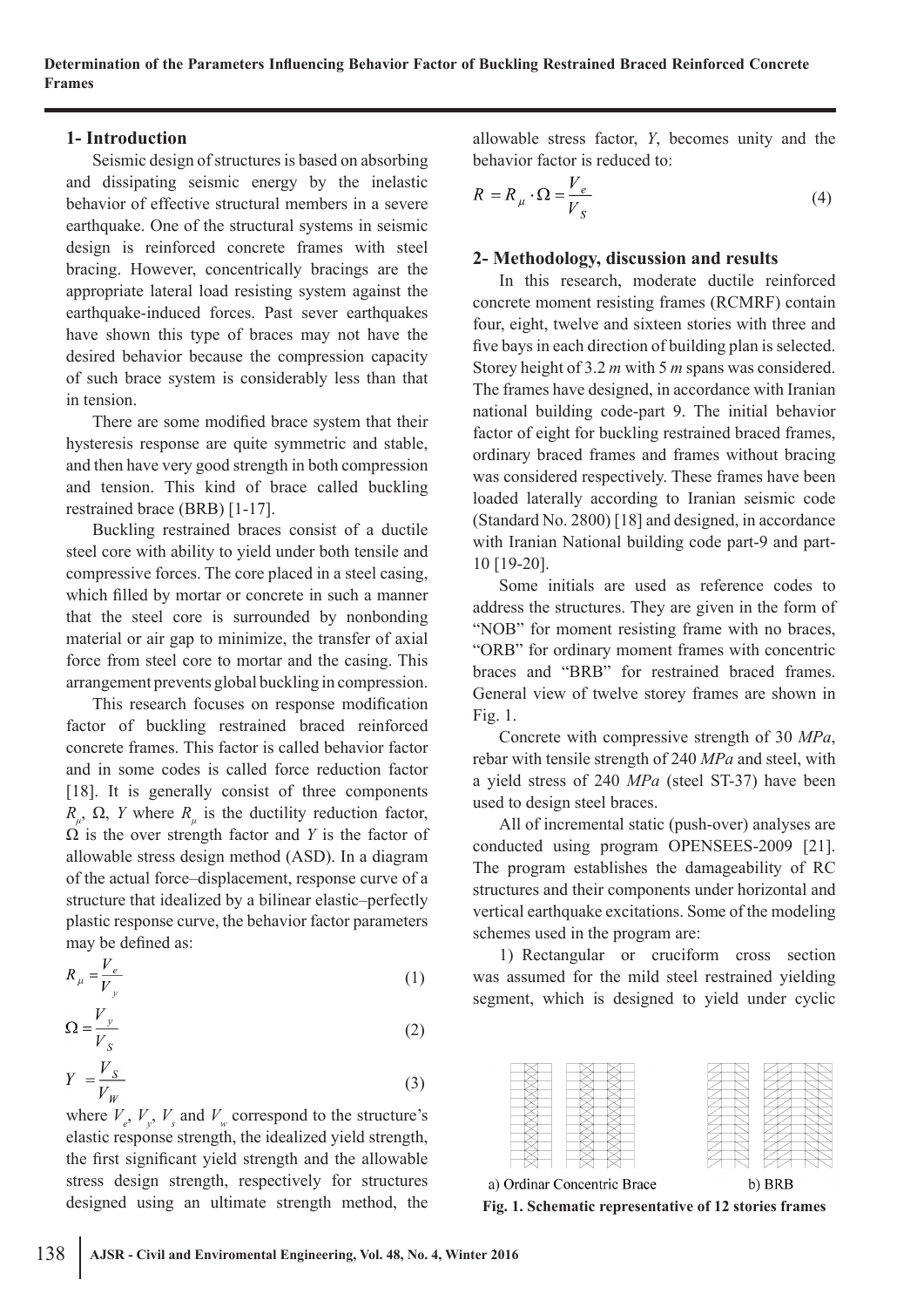loading.

2) Restrained non-yielding segment, which is surrounded by the casing and mortar is usually an extension of the restrained yielding segment but with an enlarged area to ensure elastic response. This can be achieved by widening the restrained yielding segment.

3) Unrestrained non-yielding segment is usually an extension of the restrained non-yielding segment, except that it projects from casing and mortar for connection to the frame.

4) Considering flexibility approach to construct the element stiffness matrices, which allows for the variation of the contra flexure point.

5) Implementing general hysteretic model that is capable of accounting for the three main behavior patterns in RC components: stiffness degradation, strength deterioration and pinching.

6) Utilizing non-symmetric three-linear envelope curve that distinguishes cracking and yielding.

7) Determination of the three-linear envelope parameters using empirical or mechanical models for core segment.

8) Response statistics is based on the Park-Ang damage model so that an interpretation of the damage sustained by the structure is possible.

9) Connections of brace to beams and column are simple.

10) To simplify the model and remove the interaction between soil and structure, rigid connection to foundation is considered.

11) Beams and Columns have been modeled with Fiber-Section and displacement based elements in software OPENSEES.

12) Axial force transfer from the core to the mortar and casing does not occur and both compressive and tensile axial force to be tolerated by the core alone.

In addition, the program can extract response information on selected sub-assemblages and output specified displacement, drift and story shear histories.

#### **2- 1- Results of nonlinear static analysis**

Selected frames have analyzed using nonlinear static analysis method (push-over) with the first mode distribution. As a criteria, structural failure was considered where sudden drop in resistance shown in the obtained capacity curve.

In this study, stiffness and strength has specified and compared for each frame. The results show fivebay frames have higher strength and stiffness with

respect to the same three-bay frames. It also shows, in the 8, 12 and 16 storey frames, the greatest strength will be for BRB and then ORB frames. However, the four-storey braced frame with conventional braces exhibit most resistant. This is due to the high stiffness of this frame with respect to the other frames.

#### **2- 2- Compare the studied frames resistance**

According to the obtained results, resistance of the ordinary braced frame system with four-storey and three-bays is greater than the other of the system and resistance of the moment frame without the bracing system is less than the others, but almost close to resistance of BRB frame system.

This result also has seen in four-storey and fivebay frames. In eight-storey frames, resistance of both conventional and buckling restrained bracing are very close together. Among all frames with twelve and sixteen stories, strength of buckling restrained bracing systems is more than the other systems. Considering these points it can be conclude that the resistance of the buckling restrained bracing frame with respect to other systems (conventional braces and frame without braces), is further increased with increased in height. In fact, this system is more resistant than the other two systems in the structures with an average height and above. This result is more evident in fivebay frames.

Considering the results, it is clear that the stiffness of conventional braced systems with four and eight-storey is more than the other systems (This difference is particularly evident in the four-storey frame) and the stiffness of the moment frame without bracing is less than the other. With increasing height, stiffness of buckling restrained bracing systems will increase more than the other systems. As has already been pointed out, one of the methods for calculating behavior factor is use of the idealized bilinear structural capacity curve. In this study, the capacity curves of structures with buckling restrained brace have obtained and idealized by a bilinear curve according to the 360 instructions for the performance level of life safety (LS). The goal is to calculate and compare with the behavior factor obtained from these results. In all four, eight, twelve and sixteen storey frames ductility coefficient (*μ*) of buckling restrained braced frame is higher than the other systems. However, this coefficient in the frame without the bracing is less than the other systems.

The average of this coefficient for buckling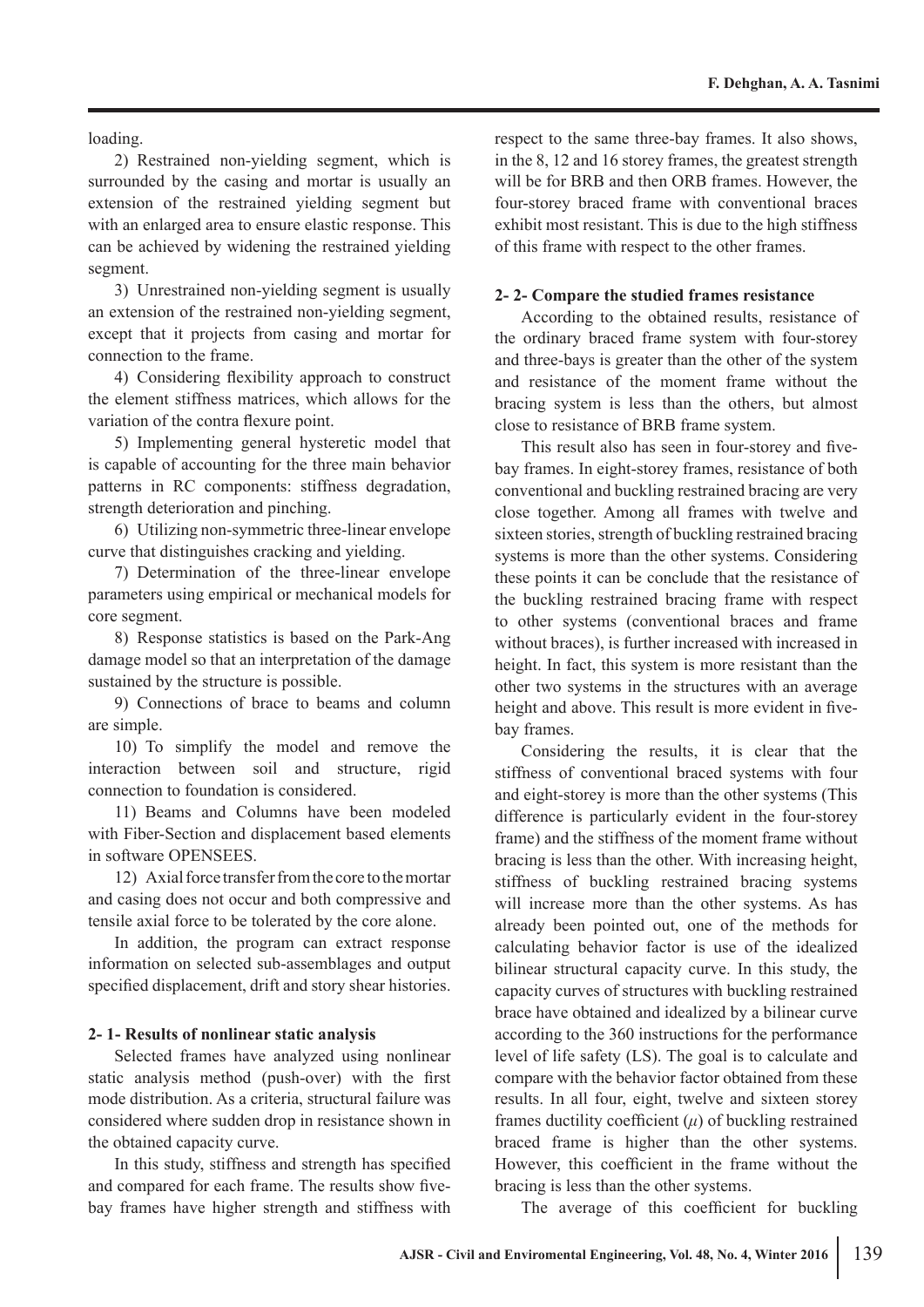#### **Determination of the Parameters Influencing Behavior Factor of Buckling Restrained Braced Reinforced Concrete Frames**

restrained braced frames is around 5 and for frames with conventional braces is around 4 and for frames without braces is about 2.5 which represents buckling restrained braced frames have higher ductility with respect to other systems and exhibit suitable ductile behavior.

In addition, this result indicates that generally over strength coefficient of conventional braces and buckling restrained braced systems, almost are the same; however, the coefficients on both these systems are higher than the system without braces. Therefore, these two systems show more resistance to achieve maximum strength after the formation of first plastic hinge in the structure. Moreover, without the bracing system, shortly after the first plastic hinge formation its maximum strength (for this type of system, the coefficient of over strength is approximately 1).

Ductility reduction factor for non-braced systems is greater than the other systems. In some frames with conventional braces system, ductility reduction factor is more than buckling restrained braced systems.

An important result obtained for this coefficient is that this coefficient is inversely proportional to the maximum strength of structure as well as the other have a direct impact on behavior factor.

Structure will work best where; this value is not too high and not too low. According to the initial design of the structures with assumptions of the behavior factor, if the coefficient was small, indicating that the structure is over designed and base shear force is not enough reduced; and if this value was large, it means that the strength of the structure is low and level of base shear is less. With this interpretation can conclude that braced frames (buckling restrained and conventional) have better condition than moment frames without bracing. Having obtained these parameters, the behavior factor can be estimated.

The calculated behavior factor is corresponded to the ultimate limit state if multiplied by 1.4, the behavior factor for allowable stress would be obtained. These results have summarized in Table 1.

Using the above results average behavior factor obtained for buckling restrained braced frames is about eight that was near the initial behavior coefficient considered for design of this system.

Notably, AISC recommendation for behavior factor of steel frames with buckling restrained brace is eight in the ultimate limit state.

| - W<br>Frame characteristics |            |            |            |            |  |  |
|------------------------------|------------|------------|------------|------------|--|--|
| No. of storey                | No. of bay | <b>BRB</b> | <b>ORB</b> | <b>NOB</b> |  |  |
| 4                            | 3          | 7.9        | 9.6        | 8.4        |  |  |
| 8                            | 3          | 8.6        | 10.1       | 11.9       |  |  |
| 12                           | 3          | 8.3        | 10.8       | 9.3        |  |  |
| 16                           | 3          | 10.6       | 9.7        | 8.1        |  |  |
| 4                            | 5          | 6.4        | 8.3        | 10.0       |  |  |
| 8                            | 5          | 7.9        | 9.9        | 10.9       |  |  |
| 12                           | 5          | 6.8        | 9.8        | 10.3       |  |  |
| 16                           | 5          | 5.7        | 10.6       | 10.4       |  |  |

## Table 1. Values of  $R<sub>m</sub>$  for all frames

## **3- Conclusions**

In this study, 24 numbers of reinforced concrete frames in three structural systems with conventional brace, buckling restrained brace and without bracing, having four, eight, twelve and sixteen stories have been designed according to Iranian national building code-Part 9. All systems have been analyzed using nonlinear static analysis method. Then the parameters influencing the behavior factor have evaluated for all frames. From this study the following conclusions are drawn:

1) Among all the studied frames, ductility coefficient of buckling restrained braced frames is greater than the other systems.

2) Ductility coefficient of non-braced frames is less than the other systems.

3) Average ductility coefficient of buckling restrained braced frame and conventional braced frames is around five whereas for non-braced frame is about 2.5.

4) Over strength factor of braced systems with conventional and buckling restrained braces are close together and is minimum for non-braced frames.

5) Average response modification factor is about eight for buckling restrained braced frames.

#### **4- References**

[1] Wakabayashi, M.; Nakamura, T.; Kashibara, A.; Morizono, T. and Yokoyama, H.; "Experimental of Elasto-plastic Properties of Precast Concrete Wall Panels with Built-in Insulating Braces," *Summaries of Technical*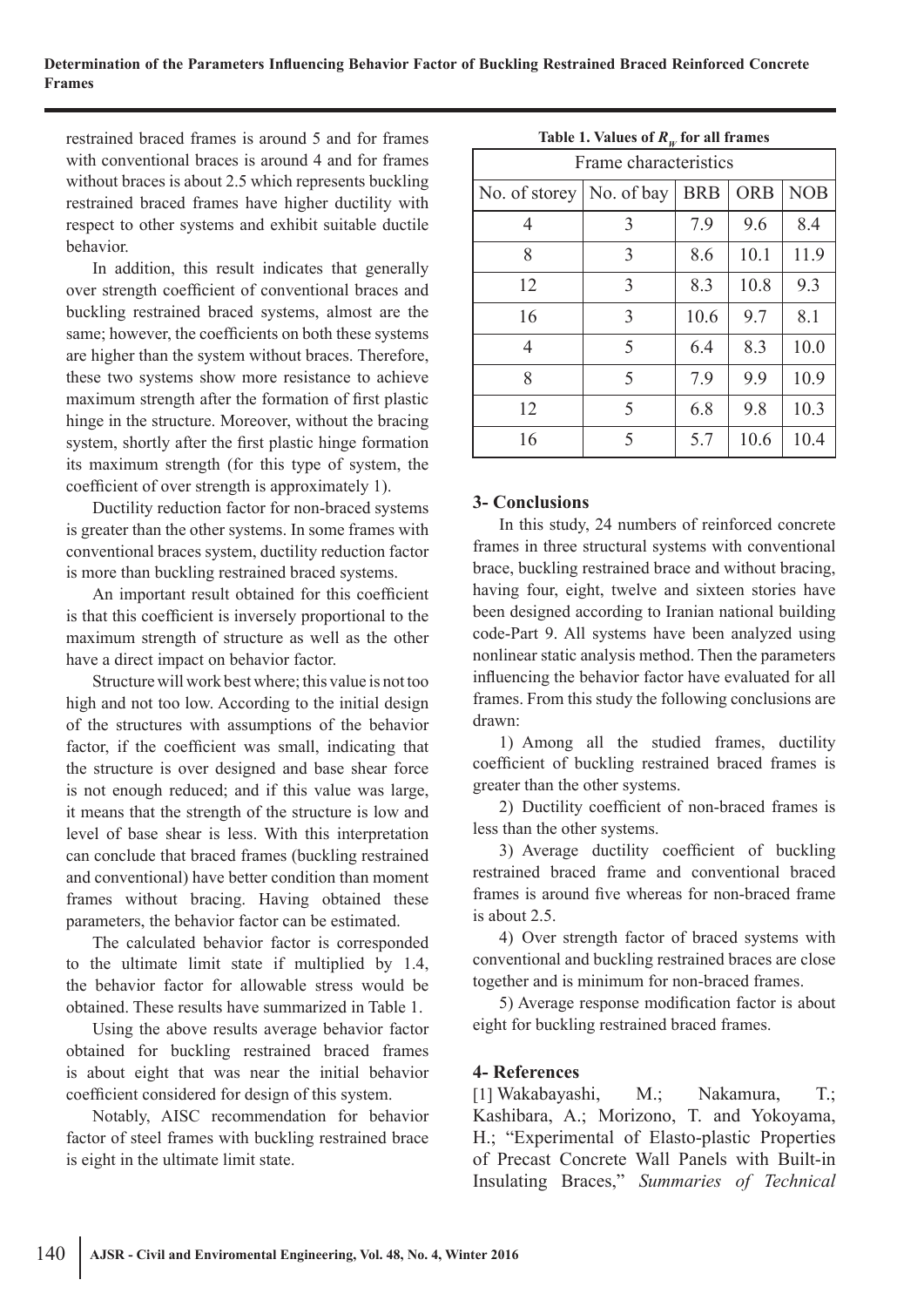*Papers of Annual Meeting, Architectural Institue of Japan*, pp. 1041–1044, 1973.

[2] Murata, Y.; Mochizuki, S.; Andou, N. and Takahashi, S.; "An Exprimental Study on Buckling of Unbounded Braces under Centrally Applied Loads," *Annual Meeting, Architectural Institue of Japan*, pp. 1913–1914, 1980.

[3] Watanabeh, A., Hitomi, Y., Saeki, E., Wada, A. and Fujimoto, M.; "Properties of Brace Encased in Buckling-Restraining Concrete and Steel Tube," *Proceedings of 9th World Conference on Earthquake Engineering*, Japan, Vol. 4, pp. 719– 724, 1988.

[4] Uang, C. and Mand-Nakashima, M.; "Buckling-Restraining Braced Frame," *CRC*, 2004.

[5] Sabelli, R.; "Research on Improving the Design and Analysis of Earthquake Restraind Steel Braced Frames," *The 2000 NEHRP Professional Fellowship Report, EERI*, Oakland, CA, 2001.

[6] Xie, Q.; "State of the Buckling Rstraining Brace in Asia," *Journal of Constructional Steel Research*, Vol. 61, No. 6, pp. 727–774, 2005.

[7] Shuhaibar, C.; Lopez, W. A. and Sabelli, R.; "Buckling-Restrained Braced Frames," *Seminar on Response Modification Technologies for Performance-based Seismic Design*, ATC-17-2, ATC and MCEER, pp. 321–328, 2002.

[8] Guo, Y. L.; Liu, J. B.; Hu, D. B. and Deng, K.; "The Restraining Requirements for the Buckling Restrained Brace," *Journal of Advances in Steel Structures*, Vol. 1, pp. 1–16, 2005.

[9] Xie, Q.; "Dual System Design of Steel Frames Incorporating Buckling Restrained Braces," *Journal of Advances in Steel Structures*, Vol. 1, p. 315, 2005.

[10] Wigle, V. R. and Fahnestock, L. A.; "Buckling-Restrained Braced Frame Connection Performance," *Journal of Constructional Steel Research*, Vol. 66, No. 1, pp. 65–74, 2009.

[11] Ju, Y. K.; Kim, M. H.; Kim, J. and Kim, S. D.; "Component Tests of Buckling-Restrained Braces with Unconstrained Length," *Journal of Engineering Structures*, Vol. 31, No. 2, pp. 507–

516, 2009.

[12] Andrews, B. M.; Fahnestock, L. A. and Song, J.; "Ductility Capacity Models for Buckling-Restrained Braces," *Journal of Constructional Steel Research*, Vol. 65, No. 8, pp. 1712–172, 2009.

[13] Lopez, W. A. and Sabelli, R.; "Seismic Design of Buckling-Restrained Braced Frames," *Steel Tips, Structural Steel Educational Council, Research Report*, 2004.

[14] Sanam, S. and Foumani, M.; "Performance Evaluation of Buckling-Restrained Braced Frames According to the Geometric and Mechanical Properties of Coated Materials," *M.Sc. Thesis*, Department of Civil and Environmental Engineering, Amirkabir University of Technology, Tehran, Iran, 2006 (in Persian).

[15] Dehghan, F.; "Seismic Performance and Behavior Factor of Buckling Restrained Braced Reinforced Concrete Frames," *M.Sc. Thesis*, Tarbiat Modares University, Tehran, Iran, 2010 (in Persian).

[16] Jokar, H. R.; "Effect of Buckling-Restrained Braces on Seismic Behavior of Reinforced Concrete Frame," *M.Sc. Thesis*, Yazd University, Yazd, Iran, 2008 (in Persian).

[17] Housing and Urban Development Research Center (BHRC); "Iranian Code of Practice for Seismic Resistant Design of Buildings (Standard No. 2800)," 4th Edition, Annex No. 253, 2005 (in Persian).

[18] Tasnimi, A. A. and Masoumi, A.; "Estimation of Response Modification Factors for RC-MRF Structures," *Building and Housing Research Center*, R-436, 2006 (in Persian).

[19] Bureau of Dessimination and Promotion of National Building Regulations; "Iranian National Building Regulation Part-9, Design and Construction of Concrerte Buildings," *Publication of Iran Development*, 2006 (in Persian).

[20] Bureau of Dessimination and Promotion of National Building Regulations; "Iranian National Building Regulation Part-10, Design